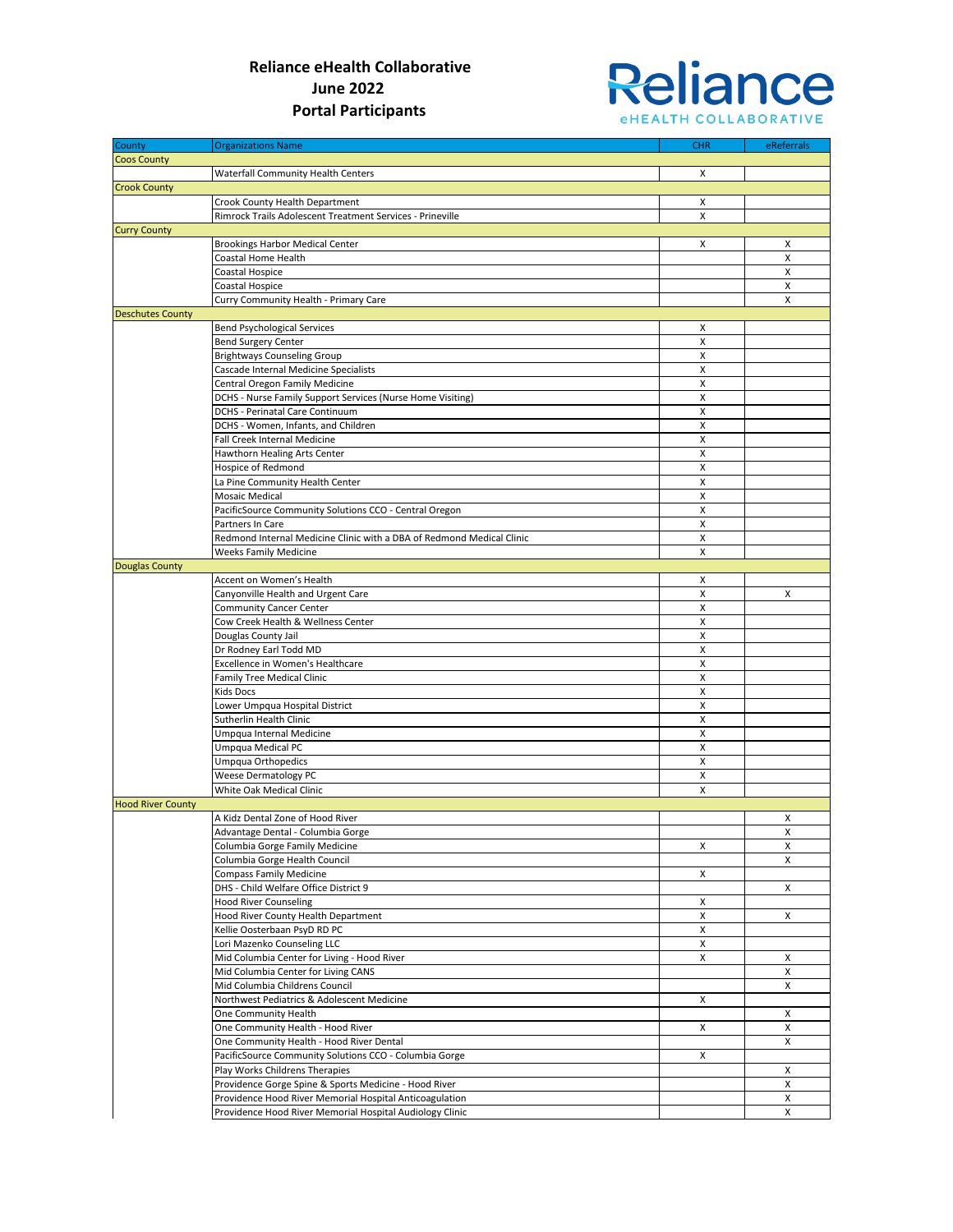

| County                | <b>Organizations Name</b>                                                                                    | <b>CHR</b> | eReferrals |
|-----------------------|--------------------------------------------------------------------------------------------------------------|------------|------------|
|                       | Providence Hood River Memorial Hospital Behavioral Health                                                    |            | х          |
|                       | Providence Hood River Memorial Hospital Cardiac Rehab Center                                                 |            | x          |
|                       | Providence Hood River Memorial Hospital Cardiology Surgery & ENT                                             |            | x          |
|                       | Providence Hood River Memorial Hospital Family Medicine Clinic                                               |            | X          |
|                       | Providence Hood River Memorial Hospital Internal Medicine & Arthritis & Endocrinology                        |            | x          |
|                       | Providence Hood River Memorial Hospital Oncology and Hematology Care Clinic                                  |            | X          |
|                       | Providence Hood River Memorial Hospital Orthopedic Clinic                                                    |            | x          |
|                       | Providence Hood River Memorial Hospital Rehabilitation Services                                              |            | x          |
|                       | Providence Hood River Memorial Hospital Womens Clinic                                                        |            | x          |
|                       | <b>Summit Family Medicine</b>                                                                                | X          | X          |
| <b>Island County</b>  |                                                                                                              |            |            |
|                       | <b>Island County Jail</b>                                                                                    | X          |            |
|                       | Naval Hospital Oak Harbor                                                                                    | X          |            |
|                       | WhidbeyHealth                                                                                                | X          |            |
|                       | WhidbeyHealth Primary Care Cabot Drive RHC                                                                   | X          |            |
| <b>Jackson County</b> |                                                                                                              |            |            |
|                       | Anesthesia Associates of Medford                                                                             | Χ          |            |
|                       | Arbora Natural Medicine Solutions                                                                            | X          |            |
|                       | Asante Physician Partners - Cardiovascular & Thoracic Surgeons                                               |            | x          |
|                       | Asante Physician Partners - Endocrinology Ashland                                                            |            | x          |
|                       | Asante Physician Partners - Endocrinology Medford                                                            |            | x          |
|                       | Asante Physician Partners - Family Medicine 1 Ashland                                                        |            | X          |
|                       | Asante Physician Partners - Family Medicine 1 Medford                                                        |            | x          |
|                       | Asante Physician Partners - Family Medicine 2 Ashland                                                        |            | X          |
|                       | Asante Physician Partners - Family Medicine Talent                                                           |            | x          |
|                       | Asante Physician Partners - Family Medicine White City                                                       |            | X          |
|                       | Asante Physician Partners - General Surgery Ashland                                                          |            | x          |
|                       | Asante Physician Partners - Gynecology Ashland                                                               |            | X          |
|                       | Asante Physician Partners - Infectious Disease                                                               |            | x          |
|                       |                                                                                                              |            | X          |
|                       | Asante Physician Partners - Internal Medicine Ashland<br>Asante Physician Partners - Maternal Fetal Medicine |            |            |
|                       |                                                                                                              |            | x          |
|                       | Asante Physician Partners - Midwifery - Womens Health Ashland                                                |            | x          |
|                       | Asante Physician Partners - Neurology Medford                                                                |            | x          |
|                       | Asante Physician Partners - Pulmonary Consultants & Sleep Specialists                                        |            | X          |
|                       | Asante Physician Partners - Urgent Care Medford                                                              |            | x          |
|                       | Asante Physician Partners - Urology Medford                                                                  |            | X          |
|                       | Asante Rogue Regional Medical Center                                                                         |            | x          |
|                       | Ashland Family Health Care                                                                                   | X          | x          |
|                       | <b>Ashland Family Practice</b>                                                                               | X          |            |
|                       | <b>Ashland Gastroenterology</b>                                                                              | X          |            |
|                       | Ashland Orthopedic Associates                                                                                | X          |            |
|                       | Autumn D Mercer, AGNP-C LLC                                                                                  | X          |            |
|                       | <b>Bison Vision Center</b>                                                                                   |            | X          |
|                       | Cataract & Laser Institute of Southern Oregon                                                                | X          | x          |
|                       | Center for Regenerative Orthopedic Medicine PC                                                               | X          |            |
|                       | Children and Adolescents Clinic                                                                              | X          |            |
|                       | ColumbiaCare Services                                                                                        |            | x          |
|                       | Consumer Credit Counseling Service                                                                           |            | x          |
|                       | Creekside Family Medicine                                                                                    | X          | X          |
|                       | Dermatology - David F Young MD PC                                                                            | X          | X          |
|                       | Evergreen Regenerative Medicine & Rehabilitation                                                             | X          | X          |
|                       | Family Nurturing Center                                                                                      |            | X          |
|                       | Gastroenterology Consultants                                                                                 | X          |            |
|                       | Hearts With A Mission                                                                                        |            | X          |
|                       | Hersey Health Care                                                                                           | X          | X          |
|                       | Jackson Care Connect                                                                                         | X          |            |
|                       | Jackson County Mental Health Services                                                                        | X          |            |
|                       | Jackson County Public Health                                                                                 | X          |            |
|                       | Jefferson Neurology                                                                                          | X          |            |
|                       | Kids Clinic                                                                                                  | X          |            |
|                       | Klamath Tribal Health & Family Services                                                                      | X          | X          |
|                       | La Clinica Birch Grove Health Center                                                                         | X          | X          |
|                       | La Clinica Central Point Health Center                                                                       | X          |            |
|                       | La Clinica Del Valle Family Health Care Center Inc                                                           |            | X          |
|                       | La Clinica East Medford Dental Clinic                                                                        | X          |            |
|                       | La Clinica Family & Womens Health Center                                                                     | X          |            |
|                       | La Clinica Phoenix Health Center                                                                             | X          |            |
|                       | La Clinica Wellness Center                                                                                   | X          |            |
|                       | La Clinica West Medford Health Center                                                                        | X          |            |
|                       |                                                                                                              |            |            |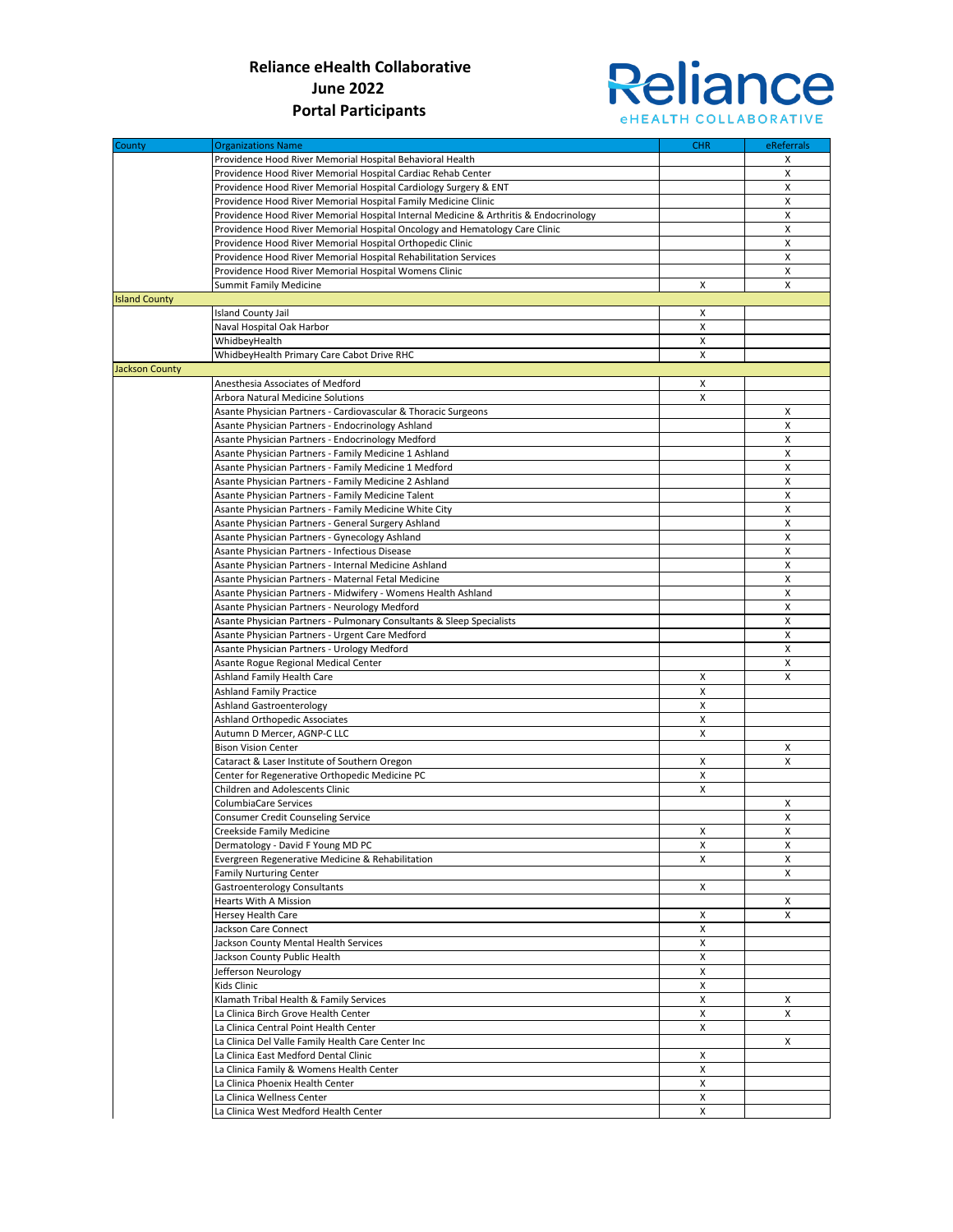

| County                  | <b>Organizations Name</b>                                             | <b>CHR</b> | eReferrals |
|-------------------------|-----------------------------------------------------------------------|------------|------------|
|                         | Lowengart Ruth A MD                                                   | х          |            |
|                         | Medford Foot & Ankle Clinic PC                                        | X          | X          |
|                         | Medical Eye Center Medford                                            | X          |            |
|                         | Meducation                                                            |            | X          |
|                         | Mercy Flights                                                         | х          |            |
|                         | My Direct Health, LLC                                                 | X          |            |
|                         | Oasis Center of the Rogue Valley                                      | X          | X          |
|                         | Oregon Surgical Specialists<br>Osteopathic Healthcare                 | X<br>X     |            |
|                         | Paden Eye Care Center                                                 | X          | X          |
|                         | Peter A. Grant MD PC                                                  | X          | X          |
|                         | Providence Medical Group - Central Point Family Medicine              | X          |            |
|                         | Providence Medical Group - Medford Gastroenterology                   | X          |            |
|                         | Providence Medical Group - MMC - Stewart Meadows Clinic               | X          |            |
|                         | Providence Medical Group - MMC Hillcrest Clinic                       | X          |            |
|                         | RVP Valley Family Practice                                            | X          |            |
|                         | Retina & Vitreous Center Ashland                                      |            | X          |
|                         | Retina Care Center - Medford                                          |            | x          |
|                         | Rogue Community Health                                                | х          |            |
|                         | Rogue Community Health Ashland                                        | X          | X          |
|                         | Rogue Community Health Butte Falls                                    | X          | X          |
|                         | Rogue Community Health Medford                                        | X          | X          |
|                         | Rogue Community Health Prospect                                       | X          | X          |
|                         | Rogue Community Health White City                                     | X          | X          |
|                         | Rogue River Family Practice                                           | X          | X          |
|                         | Rogue Valley Family YMCA                                              |            | x          |
|                         | Rogue Valley Health and Wellness                                      | X          | X          |
|                         | Rogue Valley Urology PC                                               |            | X          |
|                         | Rose Acupuncture                                                      |            | X          |
|                         | RoxyAnn Dermatology                                                   | Χ          |            |
|                         | Shady Cove Medical Center                                             | X          | X          |
|                         | Siskiyou Vital Medicine                                               | X          |            |
|                         | Southern Oregon Cardiology                                            |            | X          |
|                         | Southern Oregon Foot & Ankle                                          | X          | X          |
|                         | Southern Oregon Head Start                                            |            | X          |
|                         | Southern Oregon Neurosurgical & Spine Associates PC                   |            | X          |
|                         | Southern Oregon Pediatrics                                            | X          | X          |
|                         | Southern Oregon Rheumatology Clinic LLC                               |            | X          |
|                         | Southern Oregon Wellness Clinic                                       | х          |            |
|                         | Spectrum Orthotics & Prosthetics Inc                                  | X          |            |
|                         | Stephen Lovich LLC                                                    |            | X          |
|                         | Sunstone Primary Care PC                                              | Χ          |            |
|                         | Surgery Center of Southern Oregon                                     | X          | X          |
|                         | <b>Talent Clinic</b>                                                  | X          | X<br>X     |
|                         | The Family Connection                                                 |            | X          |
|                         | UNETE<br>Valley Immediate Care Ashland Medical Office                 | х          | X          |
|                         | Valley Immediate Care Central Occupational Health Office              | X          | x          |
|                         | Valley Immediate Care North Medford Medical Office                    | Χ          | X          |
|                         | Valley Immediate Care South Medford Medical Office                    | x          | x          |
|                         | Valley Immediate Care South Occupational Health                       |            | X          |
|                         | Vista Pathology Laboratory                                            | х          |            |
|                         | Wellpath - Jackson County Jail Medical                                | X          |            |
|                         | Wells Collaborative Health                                            | X          |            |
|                         | Women's Health and Wellness Clinic                                    | X          |            |
| Jefferson County        |                                                                       |            |            |
|                         | Jefferson County Public Health                                        | х          |            |
|                         | Madras Medical Group Clinic                                           | х          |            |
| <b>Josephine County</b> |                                                                       |            |            |
|                         | Ambulatory Foot Center PC                                             | X          |            |
|                         | Asante Physician Partners - Ear Nose & Throat Grants Pass             |            | x          |
|                         | Asante Physician Partners - Endocrinology Clinic Grants Pass          |            | x          |
|                         | Asante Physician Partners - Family Medicine 1 Grants Pass             | X          | X          |
|                         | Asante Physician Partners - General & Colorectal Surgery              |            | x          |
|                         | Asante Physician Partners - Neurology Grants Pass                     |            | x          |
|                         | Asante Physician Partners - Orthopedic Surgery                        | X          | x          |
|                         | Asante Physician Partners - Urgent Care Grants Pass Transitional Care |            | X          |
|                         | Asante Physician Partners - Urology Grants Pass                       |            | x          |
|                         | Bear Valley Medical Clinic                                            | X          |            |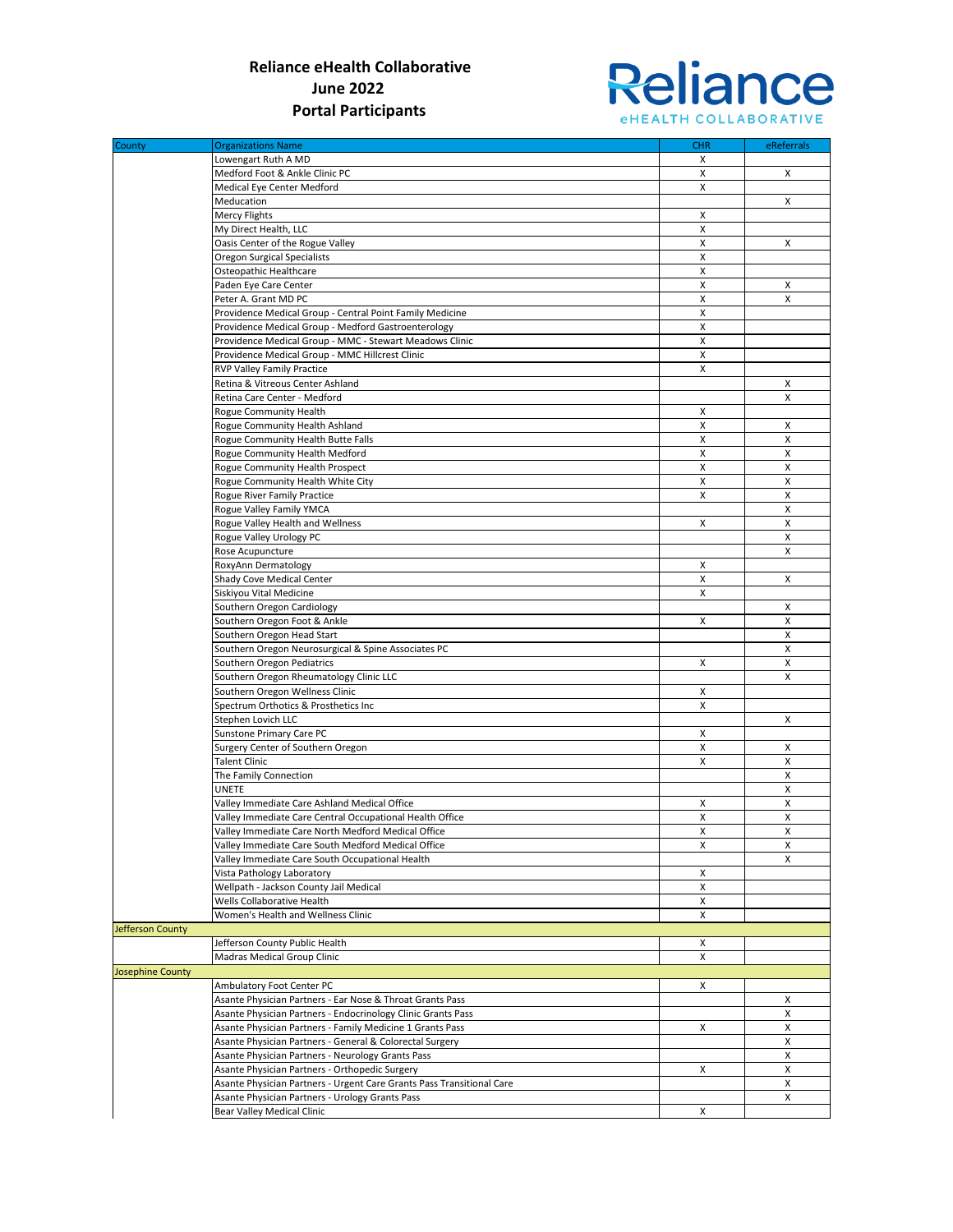

| County                | <b>Organizations Name</b>                               | <b>CHR</b> | eReferrals |
|-----------------------|---------------------------------------------------------|------------|------------|
|                       | Clear Creek Family Practice                             |            | X          |
|                       | David F Young MD PC Dermatology                         | X          |            |
|                       | Genesis Orthopedic                                      |            | X          |
|                       | <b>Grants Pass Dental Arts</b>                          | X          |            |
|                       | Hales Dental Practice PC                                | X          |            |
|                       | Josephine County Public Health                          | X          |            |
|                       | Laura L Johnson, NP, PC                                 | X          |            |
|                       | Lung Clinic Center for Sleep Medicine                   | X          | X          |
|                       | Mid Rogue Imaging                                       |            | X          |
|                       | Mountainview Family Practice                            | X          |            |
|                       | Optimal Health Care of Southern Oregon                  | X          | X          |
|                       | Options for Southern Oregon - Hillside (Adult Services) |            | X          |
|                       | Quality Life Family Practice, LLC                       | X          |            |
|                       | Redwood Family Medicine                                 | X          |            |
|                       |                                                         |            |            |
|                       | Retina & Vitreous Center Grants Pass                    |            | x          |
|                       | River Rock Family Practice                              | X          | X          |
|                       | Siskiyou Community Health Center Grants Pass            | X          | X          |
|                       | Spectrum Orthotics & Prosthetics- Grants Pass           | X          |            |
|                       | Valley Immediate Care Grants Pass Medical Office        | X          | x          |
|                       | Valley Immediate Care Grants Pass Occupational Health   |            | X          |
|                       | <b>WellSpring Family Practice</b>                       |            | X          |
|                       | Wellpath -Josephine County Jail Medical                 | х          |            |
|                       | Women's Health Center of Southern Oregon                | X          | X          |
| <b>Klamath County</b> |                                                         |            |            |
|                       | Benson Eye Center                                       |            | X          |
|                       | Cascade Comprehensive Care                              | х          |            |
|                       | Cascade Health Alliance                                 | X          |            |
|                       |                                                         |            |            |
|                       | Cascades East Family Medicine Center                    |            | X          |
|                       | Downtown Optical                                        |            | X          |
|                       | <b>Health and Wellness Medical Clinic</b>               | X          | X          |
|                       | Heartfelt Obstetrics & Gynecology Clinic                |            | X          |
|                       | KTHFS - Wellness Center                                 |            | X          |
|                       | KTHFS - Youth & Family                                  |            | X          |
|                       | Klamath Basin Behavioral Health                         | Χ          | X          |
|                       | Klamath County Public Health Department                 | X          |            |
|                       | Klamath Eye Center                                      | X          | X          |
|                       | Klamath Open Door Clinic                                | X          |            |
|                       | Klamath Orthopedics & Sports Medicine                   | X          | X          |
|                       | Klamath Pulmonary & Critical Care Medicine              |            | X          |
|                       | Klamath Sleep Medicine Center                           |            | X          |
|                       | Klamath Surgery Center                                  | X          |            |
|                       | Nova Health - Shasta                                    | X          |            |
|                       | Oregon Tech Dental Clinic                               | X          |            |
|                       |                                                         |            |            |
|                       | Paradigm Mental Health and Wellness                     | X          |            |
|                       | Sanford Children's Clinic Klamath Falls                 | X          |            |
|                       | Sky Lakes Adult Medicine                                |            | X          |
|                       | Sky Lakes Behavioral Health Clinic                      |            | X          |
|                       | Sky Lakes Cancer Treatment Center                       |            | x          |
|                       | Sky Lakes Dermatology                                   |            | X          |
|                       | Sky Lakes Ear Nose & Throat Clinic                      |            | x          |
|                       | Sky Lakes Family Medicine                               |            | X          |
|                       | Sky Lakes Medical Center                                | X          |            |
|                       | Sky Lakes Neurology Clinic                              |            |            |
|                       | Sky Lakes General Surgery Clinic                        |            | x          |
|                       | Sky Lakes Primary Care on Almond                        |            | X          |
|                       | Sky Lakes Primary Care on Clover                        |            | X          |
|                       | Sky Lakes Pulmonology Clinic                            |            | X          |
|                       | Sky Lakes Rheumatology Clinic                           |            | X          |
|                       |                                                         |            |            |
|                       | Sky Lakes Urology Clinic                                |            | X          |
|                       | Sky Lakes Womens Health Clinic                          |            | X          |
|                       | Spectrum Orthotics & Prosthetics - Klamath Falls        | X          |            |
|                       | Washburn Smiles LLC                                     | X          |            |
|                       | Wholesome Family Medicine                               | X          |            |
| Lake County           |                                                         |            |            |
|                       | Lake Health Clinic                                      | х          |            |
|                       | Lake Health District                                    | X          |            |
|                       | Lakeview Eye Center                                     |            | X          |
| Lane County           |                                                         |            |            |
|                       | PacificSource Health Plans                              | X          |            |